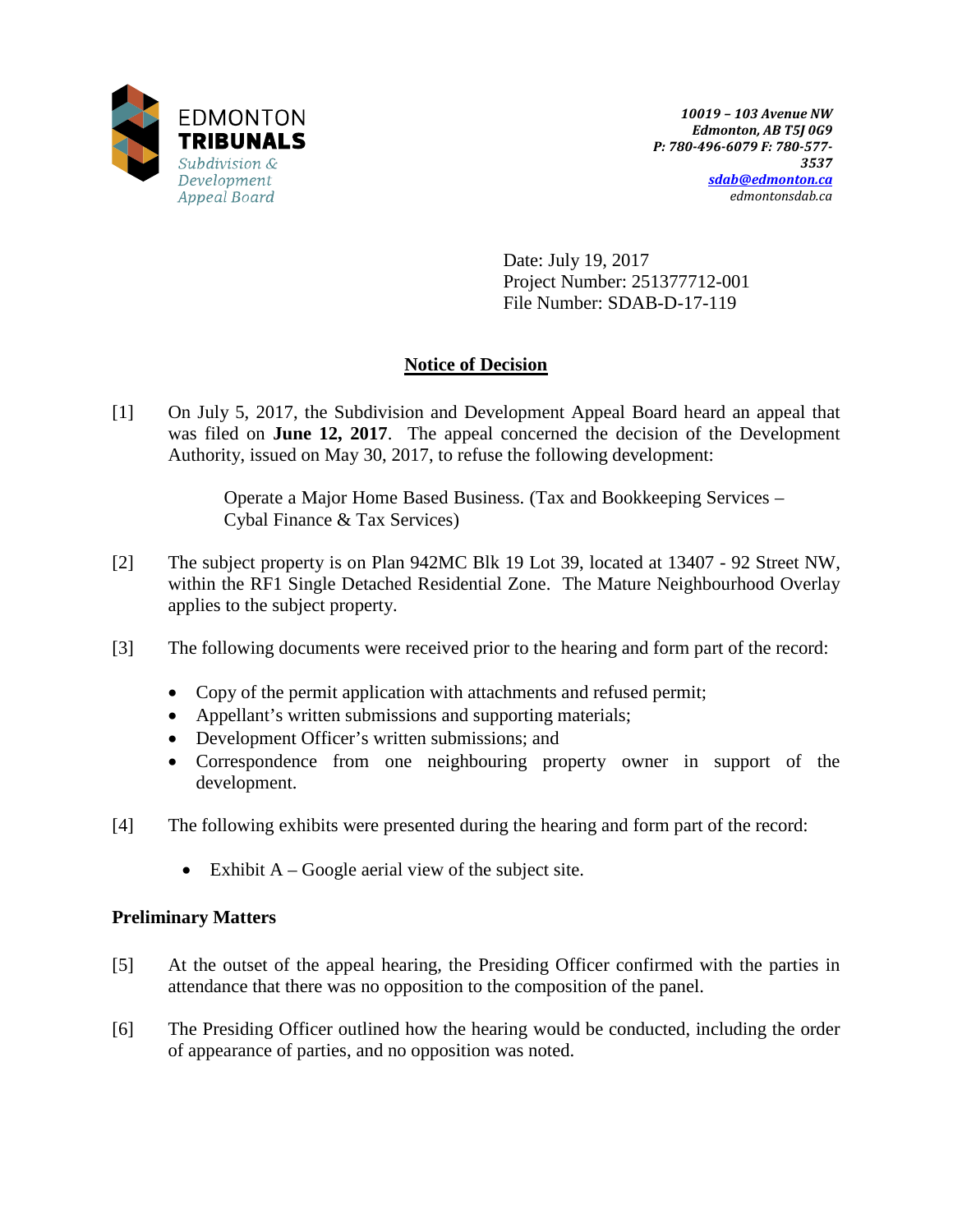[7] The appeal was filed on time, in accordance with section 686 of the *Municipal Government Act*, RSA 2000, c M-26.

#### **Summary of Hearing**

- *i) Position of the Appellants, Ms. A. Cybulsky and Mr. I. Cybulsky*
- [8] Ms. Cybulsky was surprised to receive the letter of refusal as there are very many similar small businesses in the City of Edmonton and she feels her business should be permitted as well.
- [9] This is a residential area with a school on the opposite side of the street. The amount of cars parked on the school side of the street fluctuates and is very busy during school pickup and drop-off times.
- [10] There is a residential parking restriction on the Cybulsky's side of the street until 4:00 p.m. However, Mr. Cybulsky feels he does not own the street and never objects to anyone parking in front of his house. Mr. Cybulsky believes that street parking is not designated for any household in particular and anyone can use it.
- [11] The business has been operating since 2008 and up until last March, they have never received any complaints. During the recent tax season, the neighbours approached them and complained that someone parked too close to their driveway. Ms. Cybulsky instructs her clients to park along the school fence and to stay away from her neighbour's driveway.
- [12] Many of their clients are corporate and they drop off and pick up papers from the mailbox, business is conducted via e-mail, or the Cybulskys attend their clients' offices.
- [13] They do not have any walk-in business and clients have scheduled appointments. They never schedule clients for the same time although occasionally there is a bit of overlap if an appointment goes longer than expected.
- [14] Currently, Ms. Cybulsky has no on-site employees but this could increase to two from October to June, which is her busiest period. These employees could park on the property. There are three on-site parking spots available including inside the garage. Currently one employee parks across the street and one parks in front of the house. There are also two off-site employees who come by once a week to pick up paperwork.
- [15] The Cybulskys have three vehicles registered to them although one is currently off-site as it is not working. Mr. Cybulsky intends to sell this non-working vehicle within the next few weeks.
- [16] They were not aware that the only sign permitted was a small sign attached to the house. They removed all of their signs as soon as they received the letter from the City.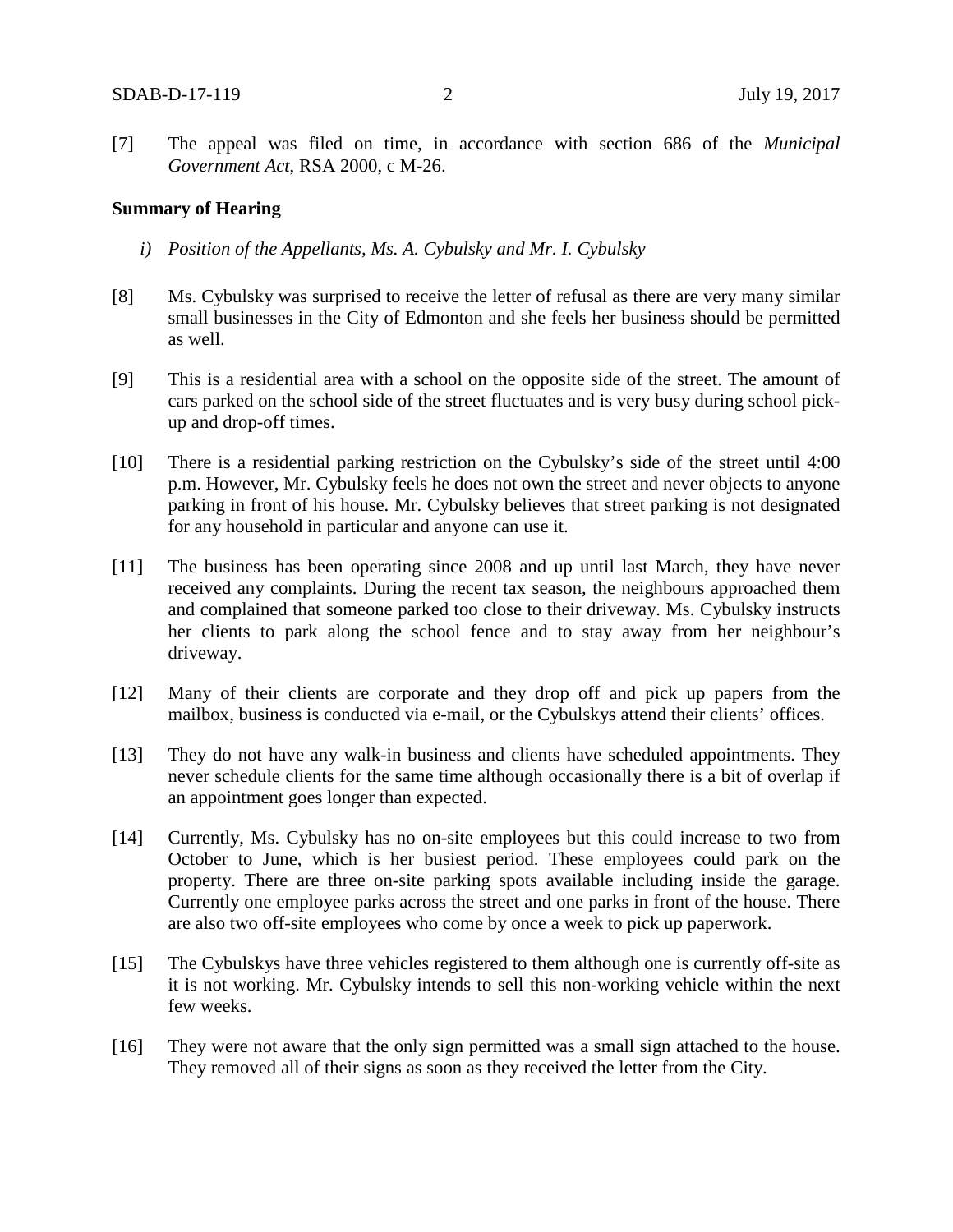- [17] They reviewed the conditions suggested by the Development Officer should this permit be approved and confirmed that they are in agreement with all of them.
- [18] There have never been any issues with parked vehicles interfering with snow removal. Mr. Cybulsky makes sure all snow is always kept cleared away.
	- *ii) Position of the Development Officer, Mr. C. Kennedy*
- [19] Mr. Kennedy was accompanied by Mr. J. McArthur.
- [20] Mr. Kennedy confirmed that only a small sign, located on the dwelling, is permitted for a Home Based Business in order to maintain the residential appearance of the neighbourhood.
- [21] The *Edmonton Zoning Bylaw* limits the number of business associated visits to five per day. This number includes both employees and customers. The application listed a maximum of three business visits per day as well as two off-site employees for a total of five visits. Client visits must be by appointment only and cannot overlap.
- [22] The Development Officer is not really concerned about a quick two minute stop to pick up or drop off something in the mailbox. It is the visits where people actually enter the home which should be by appointment. All parking for a Home Based Business must be accommodated on-site.
- [23] Between May 16 and 24, 2017, Mr. Kennedy received approximately 10 calls of complaint from a concerned community member regarding the parking and how it is affecting the neighbourhood and their property.
- [24] Mr. Kennedy confirmed that parking is restricted to residents with valid permits between 8:00 a.m. and 4:00 p.m. on the residential (east) side of the street. He referred to two photos in his submission showing the location of the *no parking* sign in relation to the business as well as a close-up of the sign's wording. There are no parking restrictions in place on the school (west) side of the street.
- [25] A Google overhead view was shown (marked Exhibit A) which depicted the layout of the Garage and the Driveway. The Development Officer considered this to be a two car Garage. The Driveway cannot be considered a parking space because the garage door faces the interior of the lot. A parking space on the Driveway would be within the required turning radius of the Garage and would effectively block off two spaces.
	- *iii) Position of affected Property Owners Ms. J. LaForge and Mr. Y LaForge*
- [26] They confirmed they are the immediately affected neighbours to the south of the subject Site and have one of the very few front Driveways on the street. Since 1982, they have lived at their property, which is their retirement home.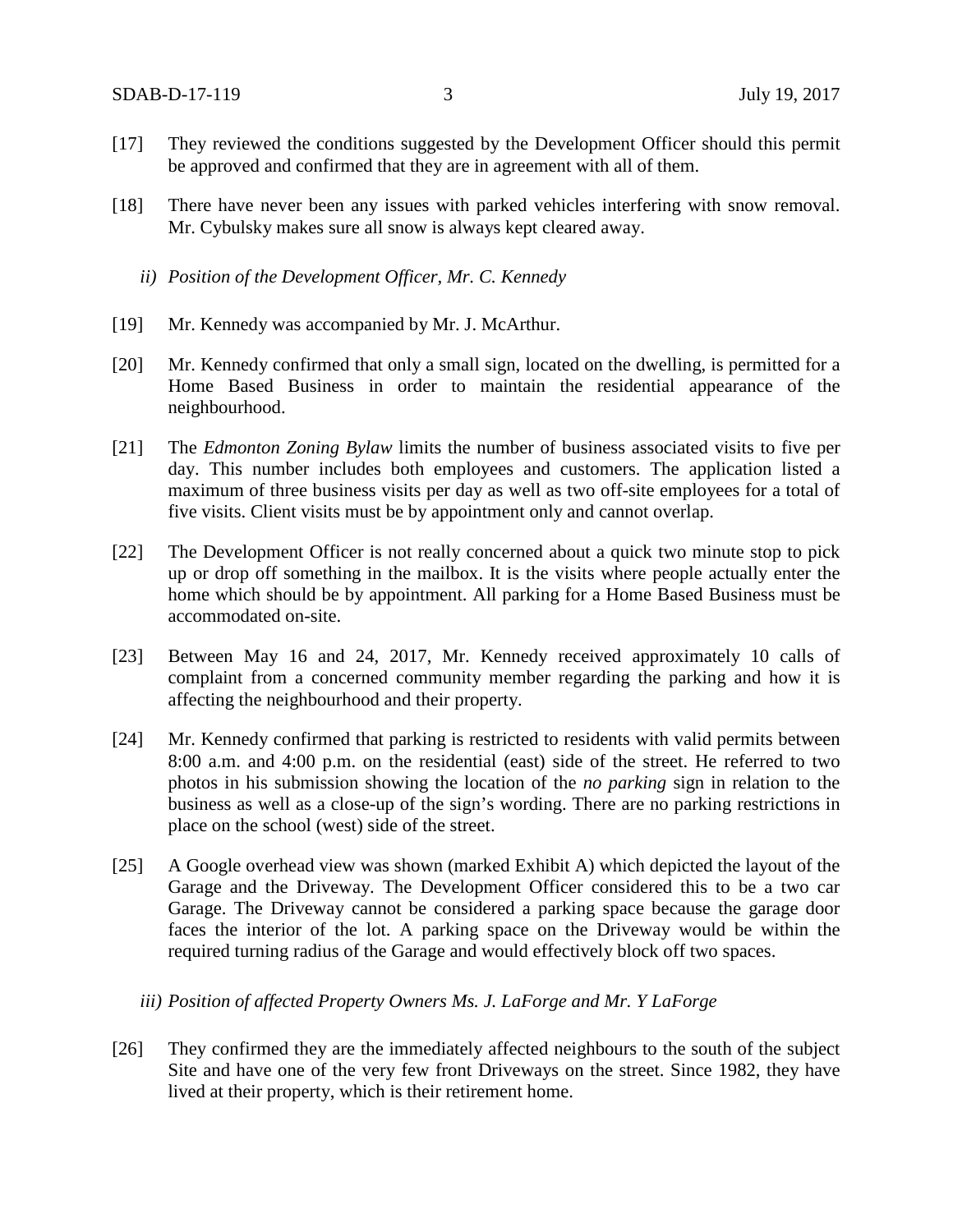- [27] Ms. LaForge retired in September of the previous year and has found the situation at the subject property uncomfortable. She has no prejudice at all toward the Cybulskys or their business; she is only concerned about what they are doing in a residential area which is not set up for business.
- [28] There is already a lot of traffic due to the school across the street and the Home Based Business adds to this traffic. Cars often use their Driveway as public property to make Uturns and drive over their grass.
- [29] She confirmed that their Driveway is right next to the Cybulsky's property as shown on the Development Officer's photo. Their driveway has often been mistaken as belonging to the business. She has had to go next door up to three times a day to request that clients' vehicles be moved to allow them access to their own driveway. She does not want to request that a vehicle be moved if emergency access were to be required.
- [30] People are also parking on the street but too close to their Driveway. Regulations state that cars must be parked 1.6 metres from either side of a Driveway to allow for maneuvering in and out.
- [31] There are often far greater than five visits a day during tax season and they have seen up to twenty or more cars in a day. They have also seen up to four employees per day, not just two as stated.
- [32] The signs are also an issue and business started picking up once the commercial-type signs were put on the front lawn. Ms. LaForge confirmed that the sandwich sign has now been removed but the lighted sign remains, although the name has been removed.
- [33] There is only a Minor Home Based Business permit in place for this Site and the City would not have known that it was being run as a Major Home Based Business if Ms. LaForge had not called.
- [34] There are vacant commercial spaces in a strip mall about a block and a half away which would be more appropriate for this type of development.
- [35] She reviewed the conditions recommended by the Development Officer should this permit be approved; however, she would still have the same concerns if these conditions were imposed.
- [36] While the Appellant states that the complaints have made it uncomfortable for their entire family it is equally as uncomfortable for the LaForges' family.
	- *iv) Rebuttal of the Appellants*
- [37] Over the past years they have always had good relations with their neighbours but they are currently not speaking because of this situation. They have attempted to speak with the LaForges on numerous occasions but are ignored.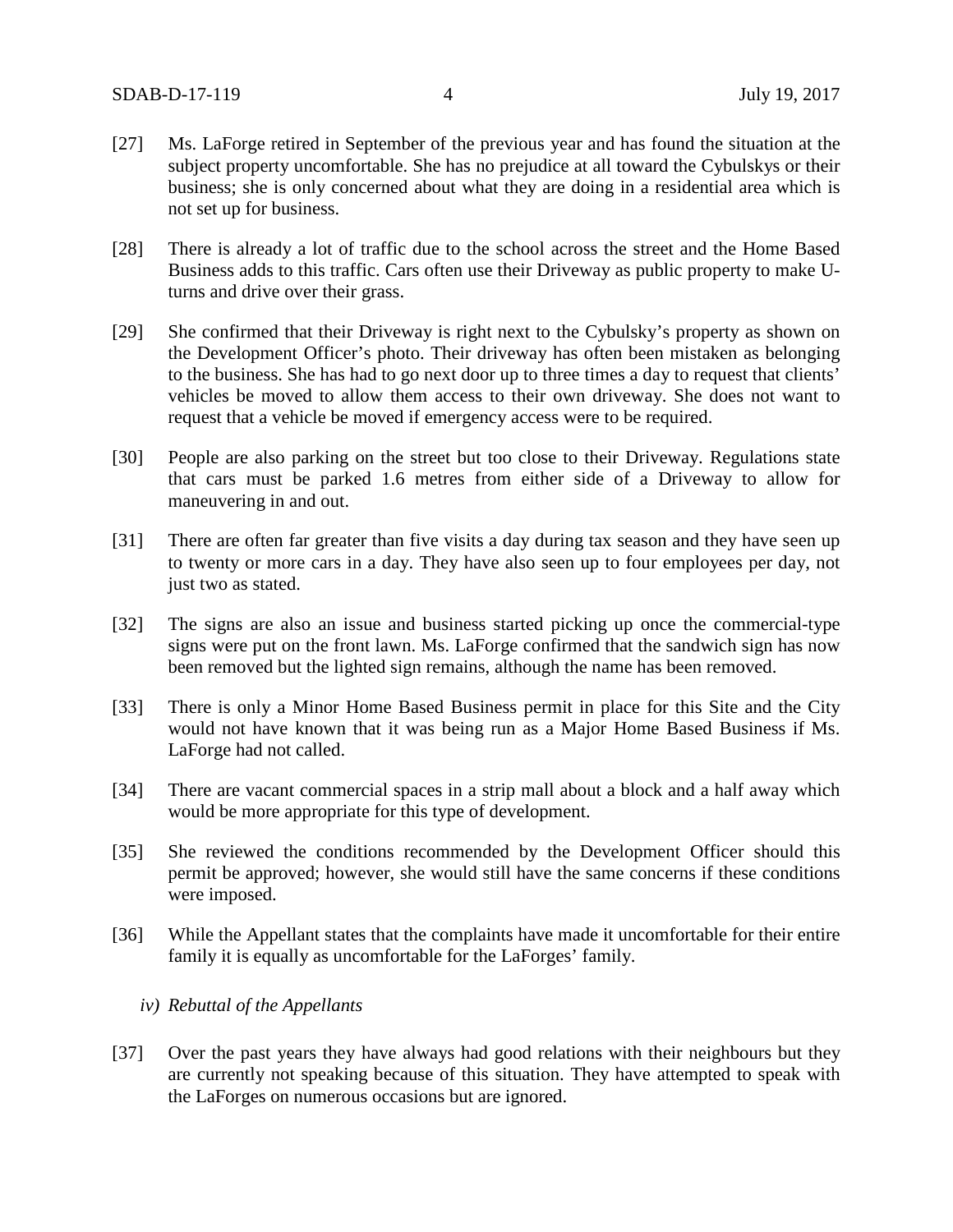- [38] There is no evidence that it is their clients turning onto the LaForges' Driveway and driving over their grass. She always instructs her clients to park on the opposite side of the street along the school fence. She has not seen any of her clients parking on the driveway.
- [39] Mr. Cybulsky has installed a camera to track traffic and has found that it is mostly the school traffic creating issues. He saw school parents doing U-turns quite a few times during the winter. He did not have any camera footage with him today.
- [40] No complaints have been received from any other neighbours and the whole street agrees that the business does not affect them at all. They submitted a petition of support with their appeal and a letter of support was provided by the other most adjacent property owner to the north.
- [41] Ms. Cybulsky has already explored possible lease opportunities in the nearby area but nothing is available. She has also considered leasing an alternate location for the busiest months of March and April to avoid inconveniencing her neighbours.

#### **Decision**

[42] The appeal is DENIED and the decision of the Development Authority is CONFIRMED. The development is REFUSED.

## **Reasons for Decision**

- [43] The Board notes there was conflicting evidence in this case and had the difficult task of weighing same.
- [44] The Board heard from the Appellant who advised she has been operating her business out of her home since 2008 and that the business has had as many as four employees during high season (tax season) and as few as no employees during low season.
- [45] The Board also heard from an affected party, being the neighbour to the south of the proposed development, who advised that there were as many as twenty employee and client visits per day and that they had to go and knock at the proposed development several times per day to ask if they could use their driveway as it was blocked by clients of this business.
- [46] Given that the proposed development is a Discretionary Use in the RF1 Single Detached Residential Zone and the fact that the business seems to be of a substantial commercial Use and less of a residential Use, the Board finds that the residential character of the neighbourhood is materially impacted by the proposed development. The best location for this business would be in a commercial zone in accordance with the decision of the Development Authority.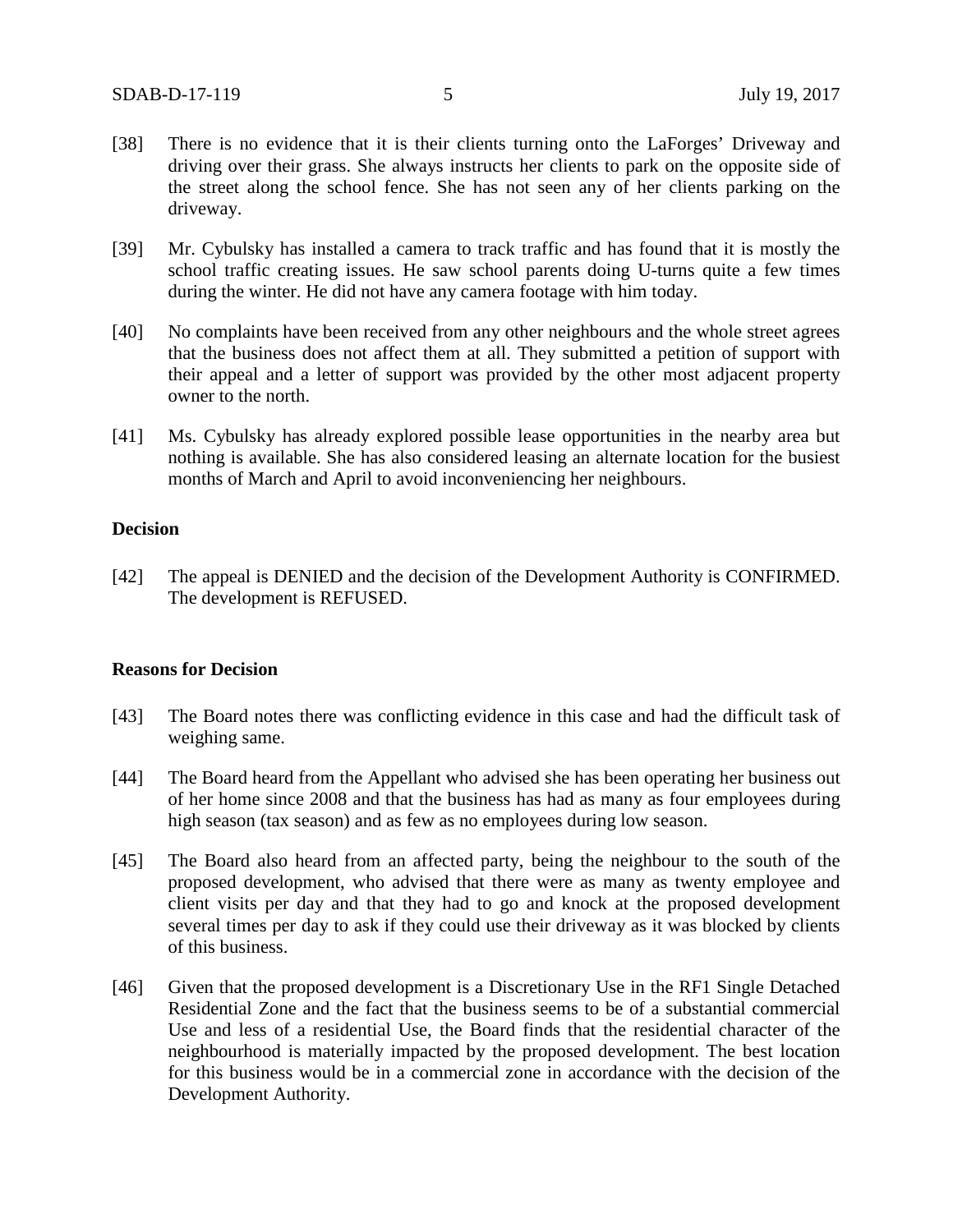- [47] The Board notes that a petition was received with five names from four separate addresses as well as a written letter and e-mail in support of the proposed development from the immediate neighbour to the north. While the Board weighed this evidence, none of these parties attended hearing. The submission of the immediate neighbour to the south, who did attend, was enough to convince the Board that the heavy Use of the site for commercial purposes made this more than a Home Based Business. Written submissions of other neighbours are mitigated by the fact that these neighbours are less affected than the immediate neighbour to the south.
- [48] The on-site parking requirement and a limit of five employee / client visits per day suggests it is not possible for this business to comply with these requirements, especially during tax season, which is the majority of year.
- [49] For the foregoing reasons the appeal is denied.

Wington Titlet

Winston Tuttle, Presiding Officer Subdivision and Development Appeal Board

**Board Members Present:** Mr. N. Somerville; Mr. R. Handa; Ms. D. Kronewitt Martin; Ms. N. Hack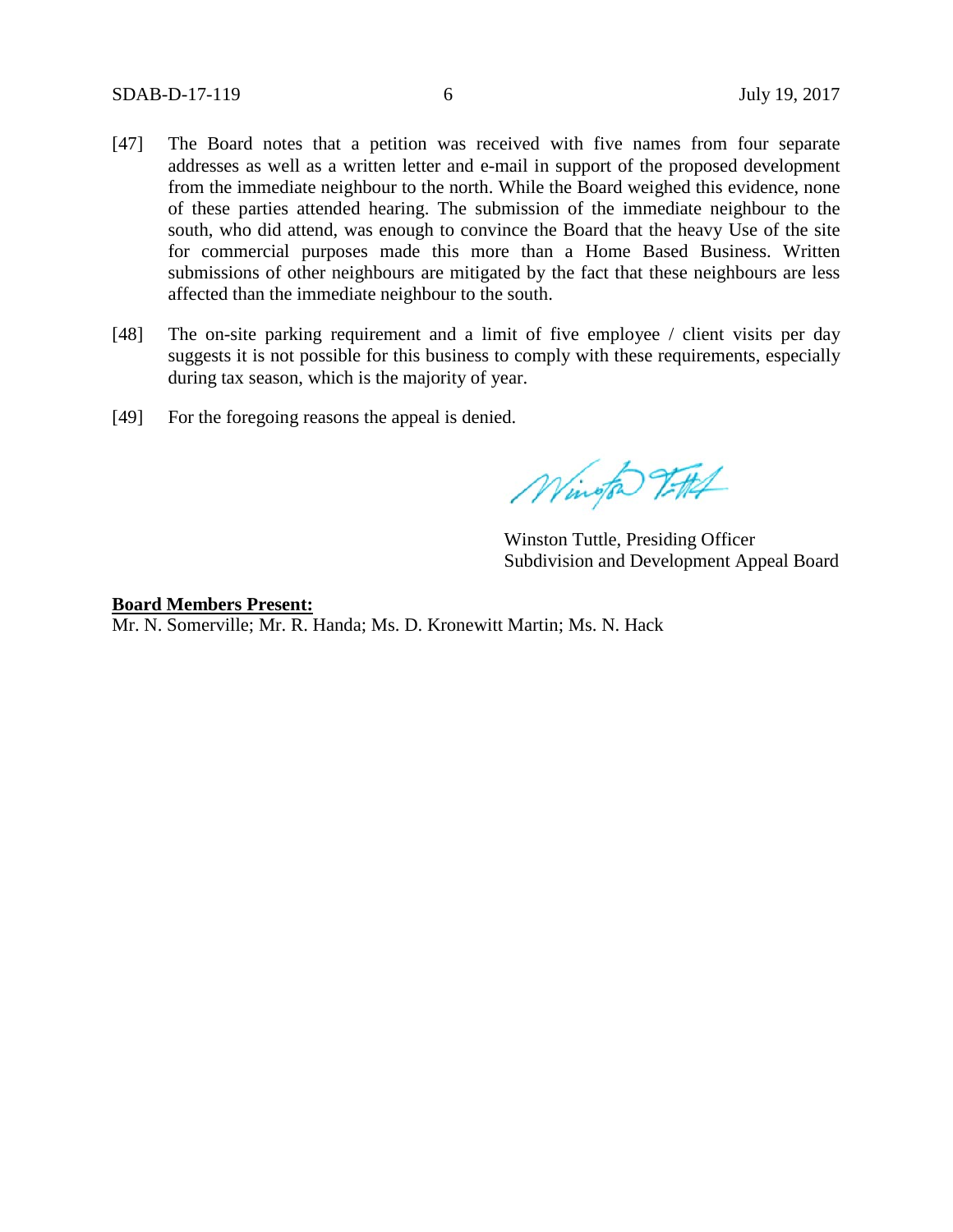## **Important Information for the Applicant/Appellant**

- 1. This decision may be appealed to the Alberta Court of Appeal on a question of law or jurisdiction under Section 688 of the *Municipal Government Act*, RSA 2000, c M-26. If the Subdivision and Development Appeal Board is served with notice of an application for leave to appeal its decision, such notice shall operate to suspend the Development Permit.
- 2. When a decision on a Development Permit application has been rendered by the Subdivision and Development Appeal Board, the enforcement of that decision is carried out by the Sustainable Development Department, located on the 2nd Floor, Edmonton Tower, 10111 – 104 Avenue NW, Edmonton, AB T5J 0J4.

*NOTE: The City of Edmonton does not conduct independent environmental checks of land within the City. If you are concerned about the stability of this property for any purpose, you should conduct your own tests and reviews. The City of Edmonton, when issuing a development permit, makes no representations and offers no warranties as to the suitability of the property for any purpose or as to the presence or absence of any environmental contaminants on the property.*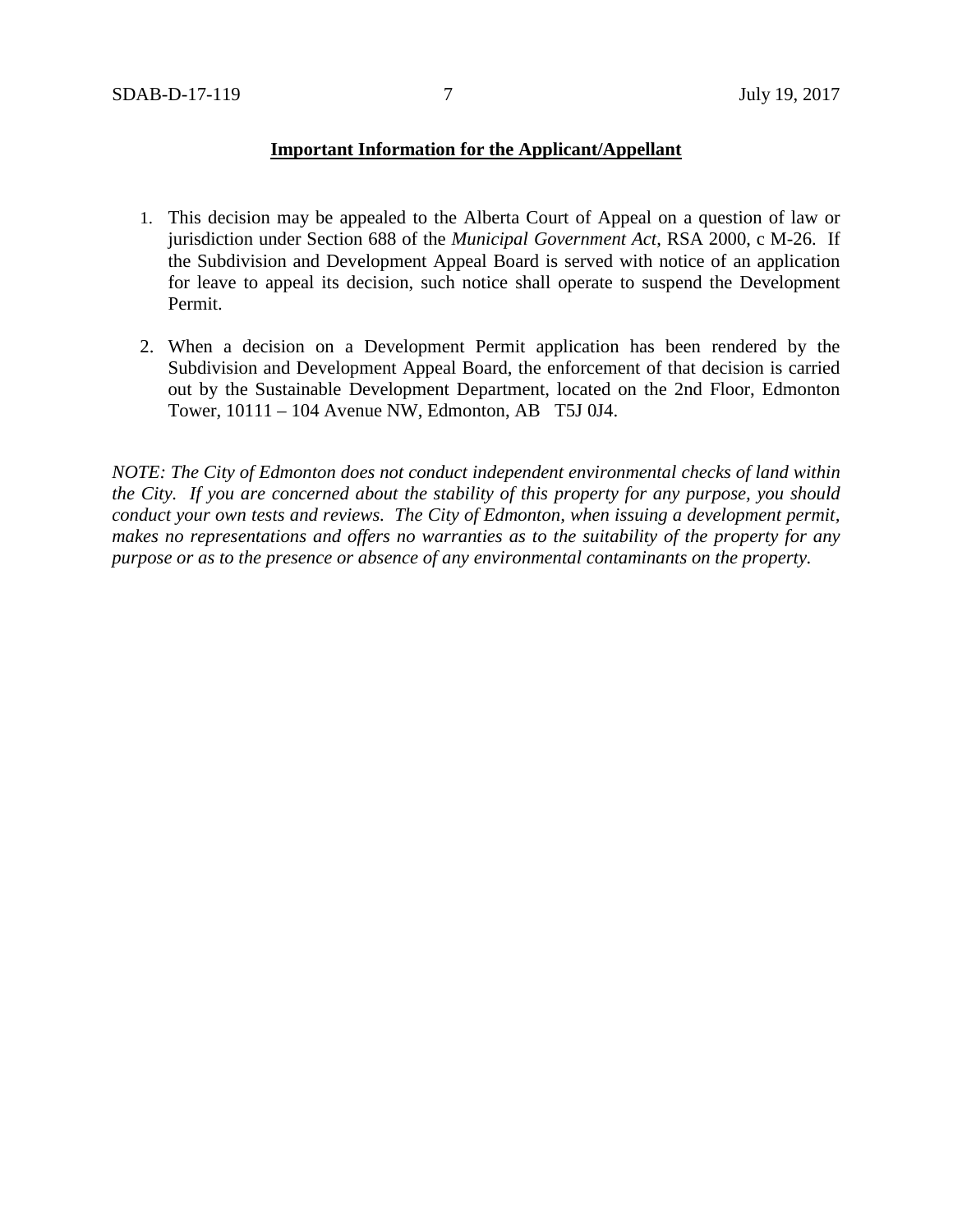

# **SDAB-S-17-120**

# Application No. 239859787-001

An appeal to Demolish an existing Freestanding Off-premises Sign & install (1) Freestanding Minor Digital Off-premises (14.6 m x 4.26 m - West face Digtal & East face static) located at 2010 - 80 Avenue NW was **WITHDRAWN**.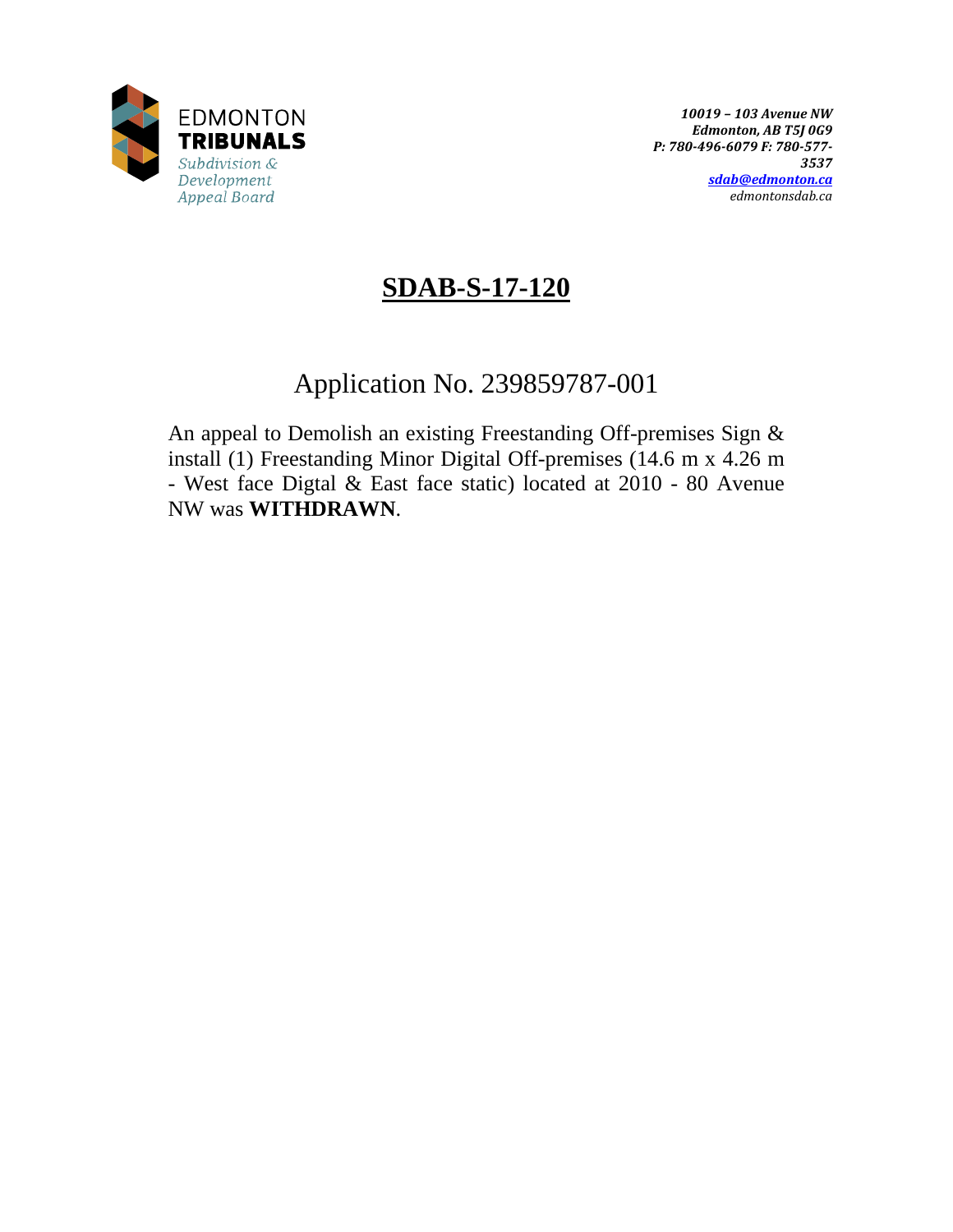

Date: July 19, 2017 Project Number: 235482683-003 File Number: SDAB-D-17-121

# **Notice of Decision**

[1] On July 5, 2017, the Subdivision and Development Appeal Board heard an appeal that was filed on June 9, 2017. The appeal concerned the decision of the Development Authority, issued on May 23, 2017, to approve the following development:

> Operate a Temporary Storage (RV Storage) and Outdoor Participant Recreation Service (driving range with clubhouse) on a portion of the site (Temporary - 5 years)

[2] The Appellant is appealing condition number 3 of the Approved Permit:

This lot is within the Ebbers & Gorman Arterial Roadway Assessment (ARA) catchment area. The entire amount of ARA using the 2016 rate totals \$491,870 for the entire site. The proposed development represents a 10% increase in development on the property, therefore 10% of the ARA for the entire property in the amount of \$49,187 is owing with this development application and payable under this Agreement. Upon future development or subdivision of the site, the deferred amount will be collected. Notwithstanding the entire ARA amount as cited above, the assessment amount owing may be adjusted to reflect the current ARA rate at the time the Servicing Agreement is signed. The owner must contact Dan-Christian Yeung (780-496-4195) of Sustainable Development for more information on the Servicing Agreement and ARA owing. The owner must enter into a Servicing Agreement with the City of Edmonton for the payment of the ARA owing on the portion of the property being developed.

[3] The subject property is on Plan 2705NY Lot A1, located at 15821 - 34 Street NW, within the AGI Industrial Reserve Zone. The Pilot Sound Area Structure Plan applies to the subject property.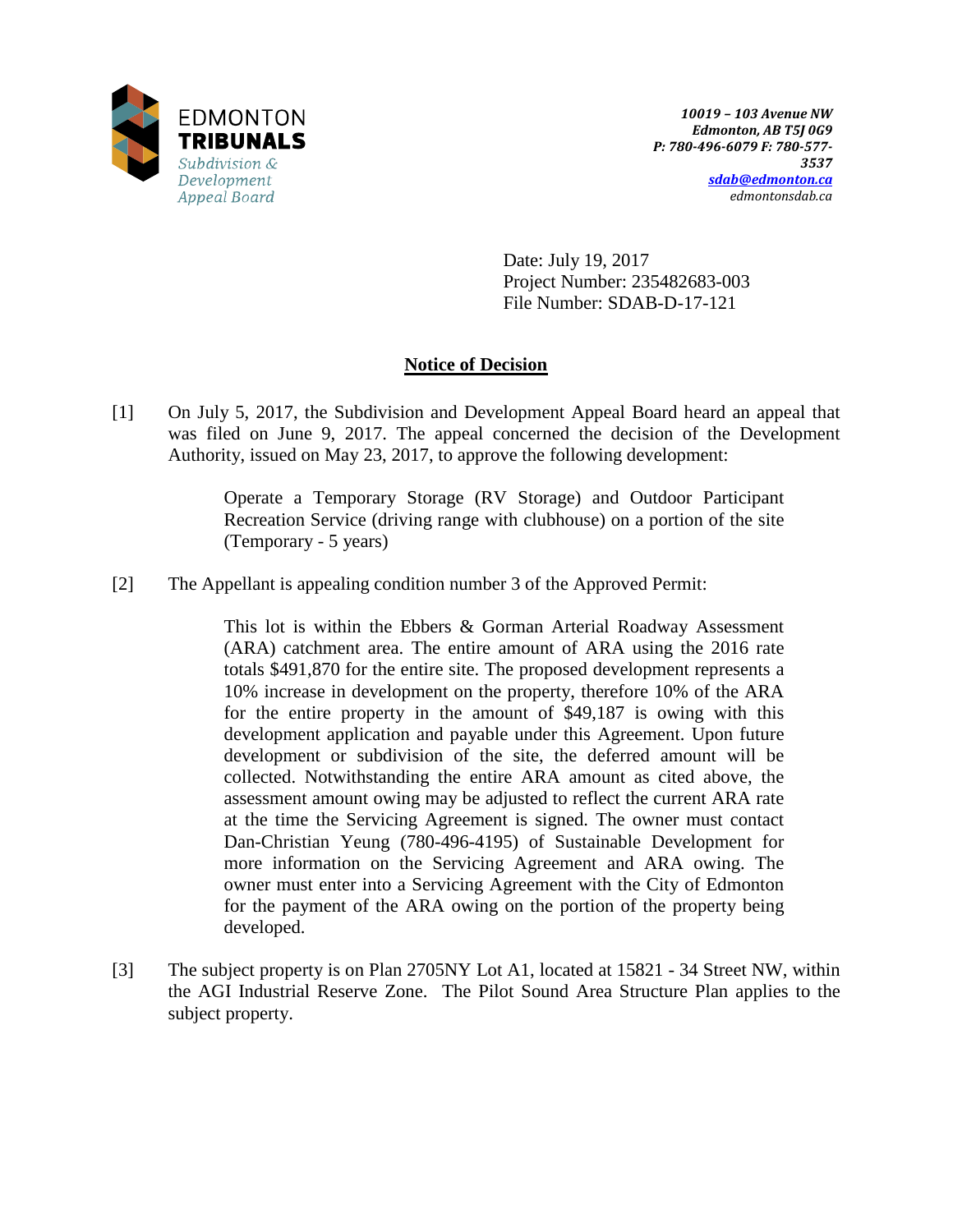- [4] The following documents were received prior to the hearing and form part of the record:
	- Copy of the Development Permit application with attachments, proposed plans, and the approved Development Permit; and
	- The Development Officer's written submissions.
- [5] The following exhibits were presented during the hearing and form part of the record:
	- Exhibit  $A Revised Condition Three as agreed to by all parties$

## **Preliminary Matters**

- [6] At the outset of the appeal hearing, the Presiding Officer confirmed with the parties in attendance that there was no opposition to the composition of the panel.
- [7] The Presiding Officer outlined how the hearing would be conducted, including the order of appearance of parties, and no opposition was noted.
- [8] The appeal was filed on time, in accordance with section 686 of the *Municipal Government Act*, RSA 2000, c M-26.

#### **Summary of Hearing**

- *i) Joint Submission by Mr. S. Saraya, representing the Appellant, and Mr. G. Gunther, City of Edmonton Law Branch.*
- [9] Mr. C. Saraya, Appellant; Mr. I Welch, Development Officer; and Ms. S. Dargatz and Mr. C. Shah, both representing the Transportation Department, were also present.
- [10] Mr. Gunther advised the Board that all affected parties have reached an agreement and will be making a joint submission.
- [11] Aside from the City and the Appellant, the other party that has expressed an interest is Cameron Developers, more specifically Albari Holdings, the operating entity of Cameron Developers, who is an adjacent land owner and owns quite a bit of land in the vicinity of the Appellant's property.
- [12] At issue was the payment of the Arterial Road Assessment, in particular a portion in the amount of 10% of what would be owing on the property. All parties have agreed to defer the calculation, collection and payment of the Arterial Road Assessment until either a future development permit or subdivision of the land.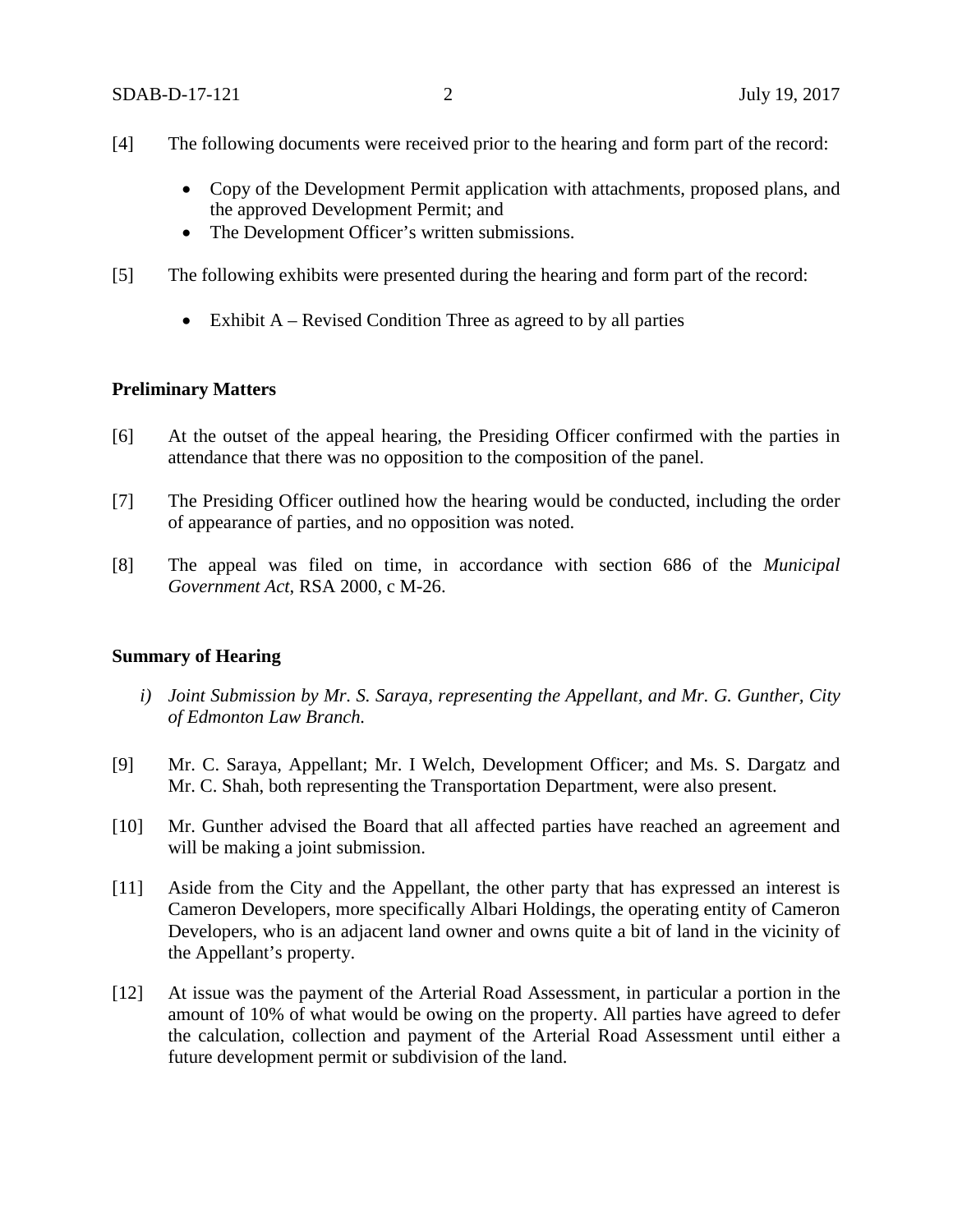- [13] The subject property is a large parcel of land in the Gorman Industrial area in the far northeast part of the City of Edmonton, inside the Anthony Henday ring road. This is an area in transition and is still developing; development of the City has come almost right up to the property line. The current Development Permit is for a driving range and RV storage, which is rural in nature and not the highest and best long term use of the land. The permit is only granted for 5 years.
- [14] The City is satisfied there will be other opportunities to collect the full amount owing when the land undergoes substantial redevelopment. They have opted to accept the deferral. Cameron Developers, the adjacent land owner who is the party that is owed a substantial amount of the monies that would be paid, has also opted to accept the deferral.
- [15] Mr. Gunther submitted the revised wording of Condition 3 of the subject Development Permit which has been agreed upon by all parties. (marked Exhibit A).

### **Decision**

- [16] The appeal is ALLOWED and the decision of the Development Authority is VARIED. The development is GRANTED as approved by the Development Authority with the following change:
- [17] Condition 3 has been revised to read:

This lot is within the Ebers & Gorman Catchment Area for the Arterial Road Assessment (ARA). Given the nature and scope of this Development Permit, the calculation, collection, payment of the ARA is deferred until future subdivision or a future development permit.

#### **Reasons for Decision**

- [18] This was a joint submission of an agreed upon resolution to this matter.
- [19] The City was represented by the Development Officer, two members from Transportation and their own legal counsel who made today's submission.
- [20] The Board confirms that the Appellant is in agreement with the amended condition.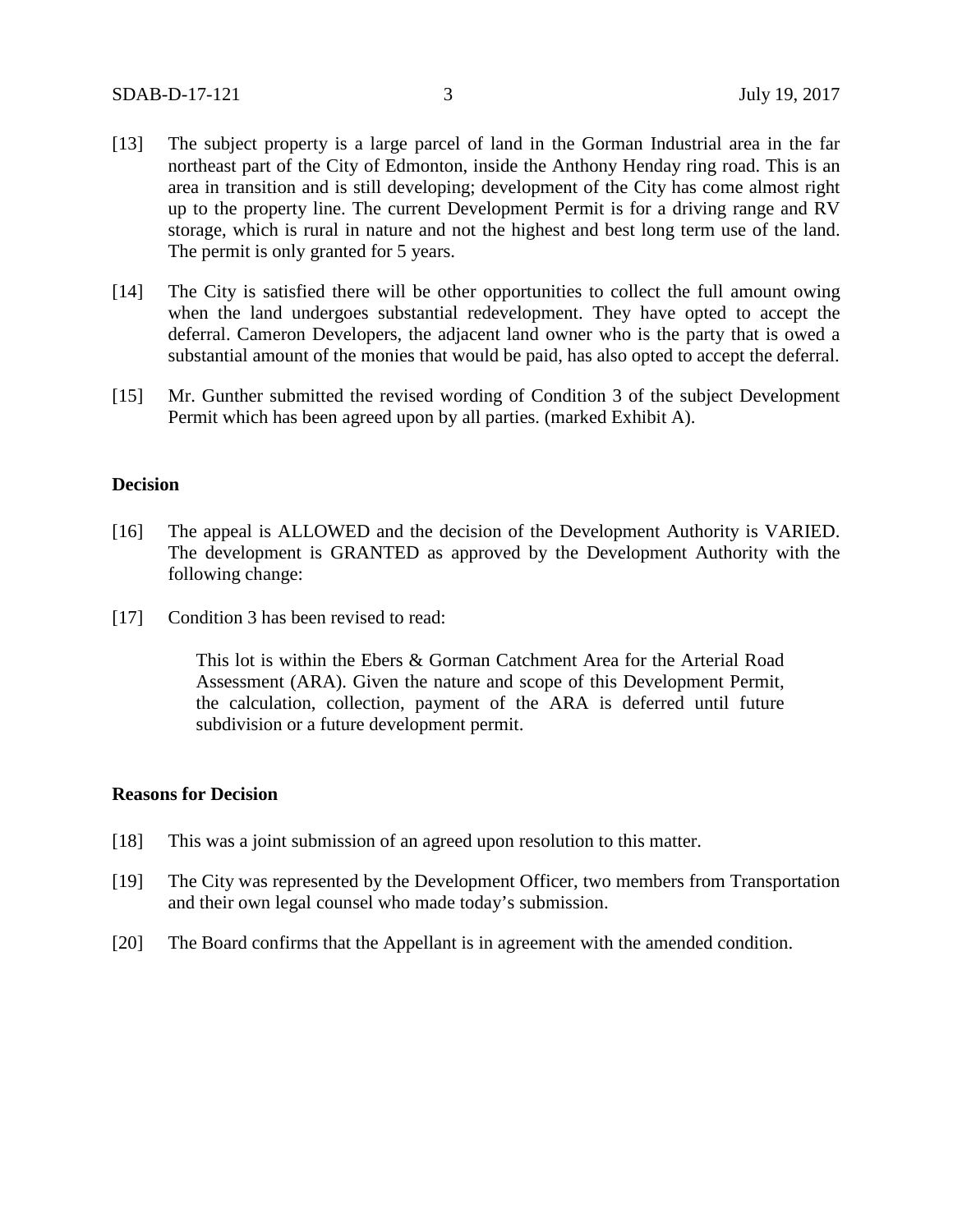[21] For the foregoing reasons the appeal is allowed.

Wington 7-114

Winston Tuttle, Presiding Officer Subdivision and Development Appeal Board

# **Board Members Present:**

Mr. N. Somerville; Mr. R. Handa; Ms. D. Kronewitt Martin; Ms. N. Hack